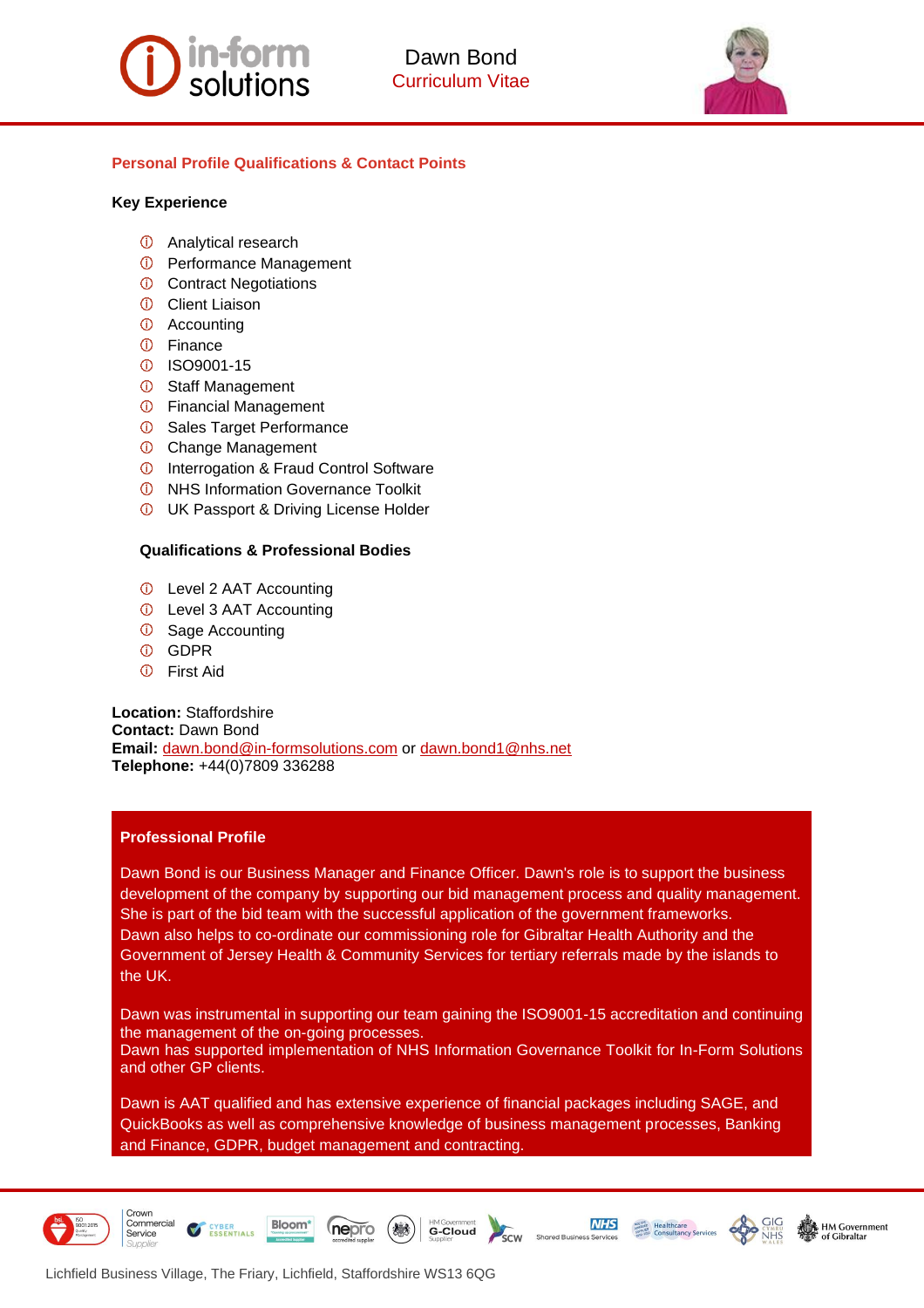

Dawn Bond Curriculum Vitae



# **Career Summary**

# **October 2018 - to date In-Form Solutions Ltd –** *Business Manager*

- $\circ$ Bid management and submission.
- $\circledcirc$ Identifying opportunities and supporting company to achieve quality policies and objectives
- Supported the bids of 11 successful government framework applications
- **1** Instrumental in the implementation of ISO9001 accreditation and ongoing management of the Quality System
- Commissioning & performance management support for a number of clients.
- $\overline{0}$  Preparation of Financial report and sensitive information and liaising with financial accountants
- Responsible for Finance and the management of Financial procedures
- NHS Information Governance Toolkit for both the company and a number of NHS clients.

# **February 2012 – 2018 Citizens Advice Bureau –** *Finance Administrator*

- Responsible for overall management of Administration Office in the Lichfield, and support to CEO
- Maintaining management information and databases for information reporting
- Supporting of Bureau financial management using Quick Books software to manage income and expenditure and producing of financial reports and monitoring reports for accuracy.
- Managing Funds in order to deliver services as necessary
- Supporting Chief Executive and Treasurer with reporting to Trustee Board and Finance support with Bid Applications.
- Dealing with enquiries from internal personnel and external customers and suppliers.
- Organising Volunteer Rotas, assisting with volunteer recruitment & induction
- Responsible for updating and monitoring of Bureau Policies and Procedures in line with National Citizens Advice, including GDPR and ensuring procedures are adhered to.
- Organising fundraising and PR events, AGM and committee meetings.

#### **20010 – 20012 Santander Bank PLC –** *Customer Support Advisor*

- Processing transactions involving cash, cheques & transfers.
- Ensuring attention to accuracy on transactions to avoid error
- Creating leads to achieve branch targets through new products.
- Assisting customers with queries and dealing with complaints.
- First contact with customer, meeting and greeting and directing them to relevant personnel.
- Consistently achieved personal sales targets and working as a team.
- Creating an organised & structured filing system of confidential records.

# **2008 – 2010 Halifax / Lloyds Banking Group PLC –** *Customer Support Advisor*

- Processing transactions involving cash & cheques & transfers
- Creating leads to achieve branch targets through new products.
- Assisting customers with queries and internal and externa complaints.
- Consistently achieved personal sales targets and working as a team.

# **1997 – 2008 Signet Group PLC –** *Retail Internal Auditor*

- $\Phi$  Organised Compliance visits to stores to assess whether company policies and procedures were adhered to.
- **D** Producing audit reports and investigations on fraud incidents and information was collated as evidence.

**NHS** 

**MARK Healthcare**<br>
MARK Healthcare<br>
MARK Consultancy Services

**HM Government** 

Data Interrogation software was used to analyse transactions to detect fraud and abuse of discounts.

G-Cloud

 $\overline{\text{sc}}$ w



Crown Commercial

Service

**ESSENTIALS** 

**Bloom** 

nepro